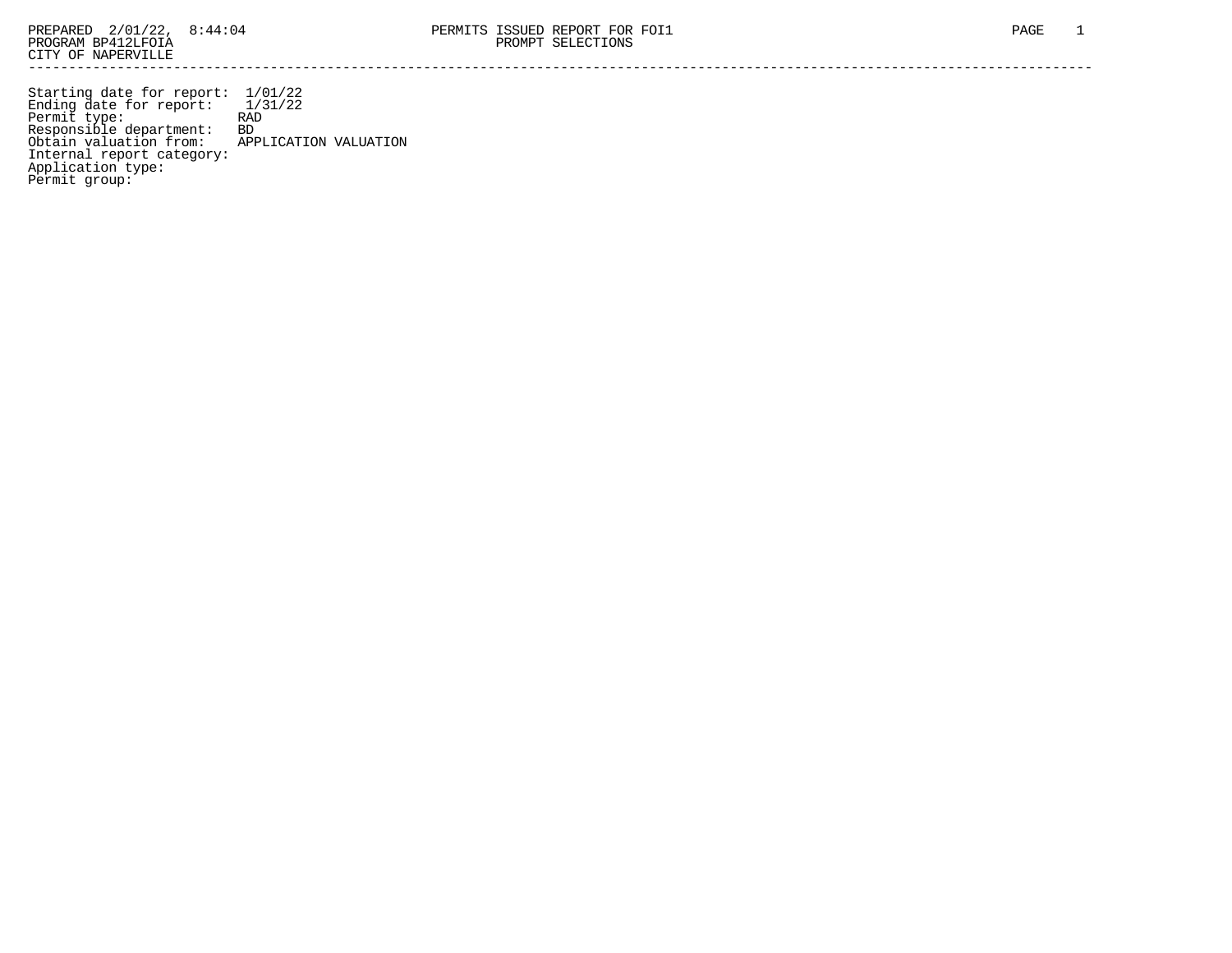## PREPARED 2/01/22, 8:44:04 PERMITS ISSUED REPORT PAGE 1 PROGRAM BP412LFOI1 1/01/22 THRU 1/31/22 CITY OF NAPERVILLE **Example 20** CITY OF NAPERVILLE PERMIT TYPE - RAD ROOM ADDITION OBTAINED VALUATION FROM APPLICATION VALUATION

| APPLICATION APPLICATION TYPE AND DESCRIPTION<br>DATE<br>VALUATION                                         | Parcel Number<br>Alternate ID Code | PROPERTY OWNER/<br>CONTRACTOR                                                       |
|-----------------------------------------------------------------------------------------------------------|------------------------------------|-------------------------------------------------------------------------------------|
| 21-00004177 RAD RES ADDITIONS (NEW SO FTG)                                                                | 1532 77TH ST                       |                                                                                     |
| $--------- 9/07/21$<br>Contractor #: 847-931-1600                                                         |                                    | D-08283060080000N160 -149 FIRST PRIORITY DKI                                        |
| STRUCTURE - 000 000<br>PERMIT TYPE - RAD 00 ROOM ADDITION<br>-----------                                  |                                    |                                                                                     |
| 21-00004599 RAD RES ADDITIONS (NEW SO FTG)                                                                | 120 CENTER ST                      |                                                                                     |
| $--------- 10/01/21$ \$324000<br>Contractor #: 630-355-2118                                               |                                    | D-08183010170000N430 -85 SHIFFLER BUILDERS INC                                      |
| STRUCTURE - 000 000 2ND STORY ADDITION<br>PERMIT TYPE - RAD 00 ROOM ADDITION                              |                                    | MARTIN PLUMBING<br>AR BOHR                                                          |
| -----------<br>21-00004777 RAD RES ADDITIONS (NEW SO FTG)                                                 | 1143 WHIRLAWAY AV                  |                                                                                     |
| $--------- 10/12/21$ \$460000<br>Contractor #: 630-364-3669                                               |                                    | D-08203070450000N163 -117 REDSTART CONSTRUCTION                                     |
| STRUCTURE - 000 000 2ND FLOOR ADDITION/1ST FLOOR REMODEL ISSUE DATE<br>PERMIT TYPE - RAD 00 ROOM ADDITION | 1/03/22                            | SUBCONTRACTOR (S)<br>A B S ELECTRIC<br>KPS PLUMBING<br>A & E ROOFING AND SIDING INC |
| -----------<br>21-00004928 RAD RES ADDITIONS (NEW SO FTG)                                                 | ли 103 норі СТ                     |                                                                                     |
| $---------$ 10/19/21 \$90000<br>Contractor #: 630-514-9289                                                |                                    | D-07122110210000N147 -39 LAKEWEST RENOVATIONS-NAPERVILL                             |
| STRUCTURE - 000 000 1ST FLOOR ADDITION<br>PERMIT TYPE - RAD 00 ROOM ADDITION                              |                                    | CLAUSEN PLUMBING<br>APEX EXTERIORS INC - SO ELGIN                                   |
| -----------<br>21-00005474 RAD RES ADDITIONS (NEW SO FTG)                                                 | 744 CENTURY FARM LN                |                                                                                     |
| ---------- 11/30/21 \$55500<br>Contractor #: 630-443-7100                                                 | D-07121010590000N1298-38           | TIMBERBUILT INC                                                                     |
| STRUCTURE - 000 000 SUN ROOM ADDITION<br>PERMIT TYPE - RAD 00 ROOM ADDITION                               | ISSUE DATE<br>1/25/22              | SUBCONTRACTOR(S)<br>TIMBERBUILT, INC                                                |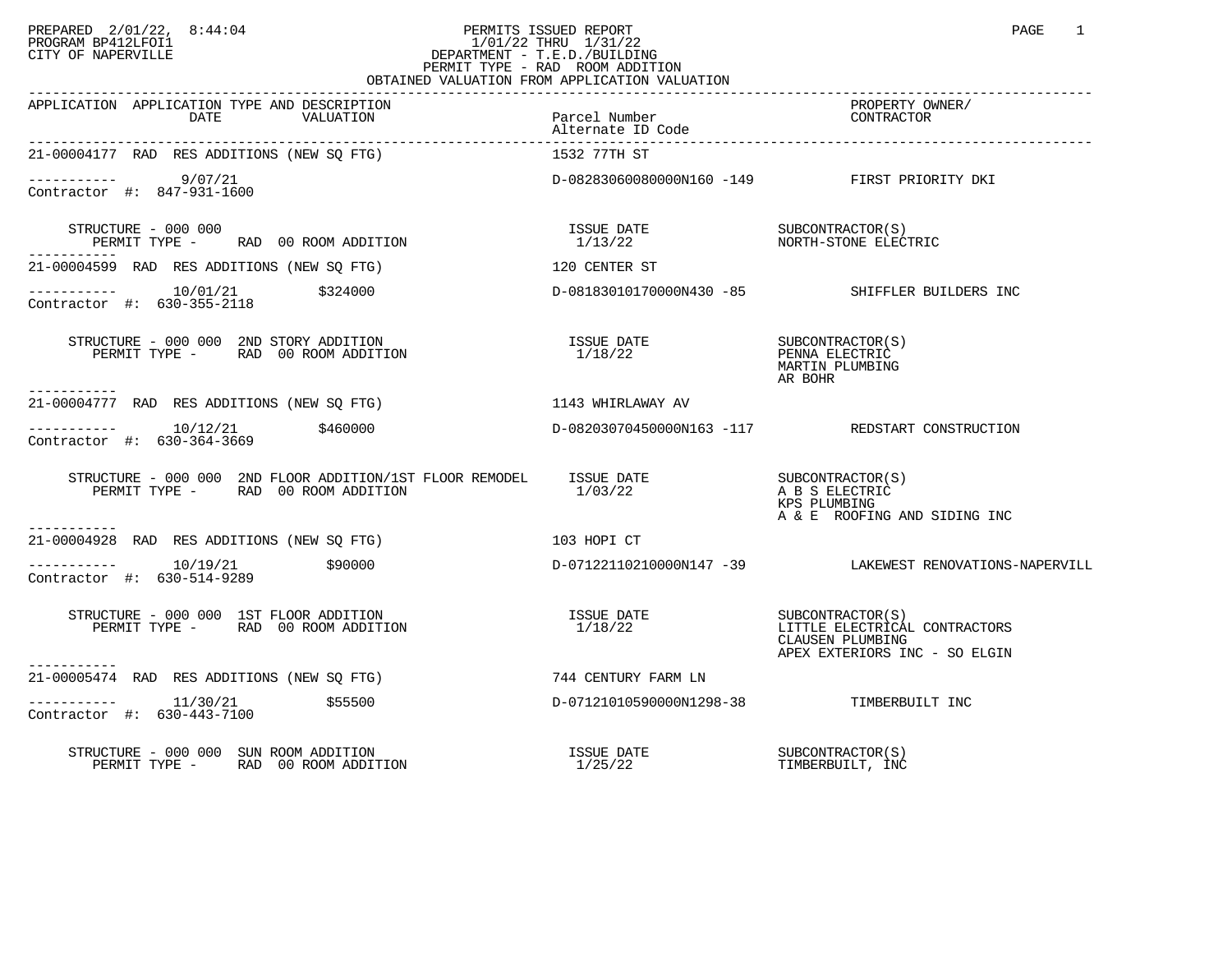## PREPARED 2/01/22, 8:44:04 PERMITS ISSUED REPORT PAGE 2 PROGRAM BP412LFOI1 1/01/22 THRU 1/31/22 CITY OF NAPERVILLE **Example 20** CITY OF NAPERVILLE PERMIT TYPE - RAD ROOM ADDITION OBTAINED VALUATION FROM APPLICATION VALUATION

| APPLICATION APPLICATION TYPE AND DESCRIPTION<br>DATE<br>VALUATION                             | Parcel Number<br>Alternate ID Code       | PROPERTY OWNER/<br>CONTRACTOR                                                            |
|-----------------------------------------------------------------------------------------------|------------------------------------------|------------------------------------------------------------------------------------------|
| 21-00005474 (CONTINUED)                                                                       |                                          |                                                                                          |
|                                                                                               |                                          | TIMBERBUILT, INC ROOF                                                                    |
| -----------<br>21-00005545 RAD RES ADDITIONS (NEW SQ FTG)                                     | 1132 CANDLENUT DR                        |                                                                                          |
| $--------- 12/08/21$<br>\$48850<br>Contractor #: 630-443-7100                                 | D-07144060050000N106 -82 TIMBERBUILT INC |                                                                                          |
| STRUCTURE - 000 000 SUNROOM ADDITION<br>PERMIT TYPE - RAD 00 ROOM ADDITION                    | ISSUE DATE<br>1/07/22                    | SUBCONTRACTOR(S)<br>TIMBERBUILT, INC<br>ROOF<br>TIMBERBUILT, INC                         |
| 21-00005629 RAD RES ADDITIONS (NEW SQ FTG)                                                    | 1858 PRINCETON CR                        |                                                                                          |
| -----------    12/16/21<br>\$34195<br>Contractor #: 224-240-6981                              |                                          | D-08284030030000N160 -150 SERVICE MASTER DSI                                             |
| STRUCTURE - 000 000 2021 TORNADO DAMAGE<br>PERMIT TYPE - RAD 00 ROOM ADDITION<br>-----------  | ISSUE DATE SUBCONTRACTOR(S)<br>1/04/22   | FLOYD'S ELECTRICAL INC<br>DEE PLUMBING                                                   |
| 21-00005732 RAD RES ADDITIONS (NEW SQ FTG)                                                    | 2004 SPICE CR                            |                                                                                          |
| $------- 12/29/21$<br>\$150000<br>Contractor #: 630-480-9760                                  |                                          | $D-08284190540000N693 -150$ AMERICAN CLEANING & RESTOR.                                  |
| STRUCTURE - 000 000 2021 TORNADO DAMAGE<br>PERMIT TYPE - RAD 00 ROOM ADDITION<br>------------ | ISSUE DATE<br>1/25/22                    | SUBCONTRACTOR (S)<br>CLD CONSTRUCTION<br>J PLUMBING<br>HOME EXTERIOR DECORATING INC      |
| 21-00005755 RAD RES ADDITIONS (NEW SQ FTG)                                                    | 1821 PRINCETON CR                        |                                                                                          |
| Contractor #: 630-942-1030                                                                    | D-08284020120000N160 -150 CATCON INC     |                                                                                          |
| STRUCTURE - 000 000 2021 TORNADO DAMAGE<br>PERMIT TYPE - RAD 00 ROOM ADDITION                 | ISSUE DATE<br>1/26/22                    | SUBCONTRACTOR(S)<br>ULTIMATE ROOFING<br>RAYS PLUMBING HEATING & AC<br>V & P ELECTRIC INC |
| 22-00000036 RAD RES ADDITIONS (NEW SQ FTG)                                                    | 1956 NUTMEG LN                           |                                                                                          |
| 1/04/22<br>\$30000<br>Contractor #:                                                           | D-08284190150000N693 -150                | OWNER/CONTRACTOR                                                                         |